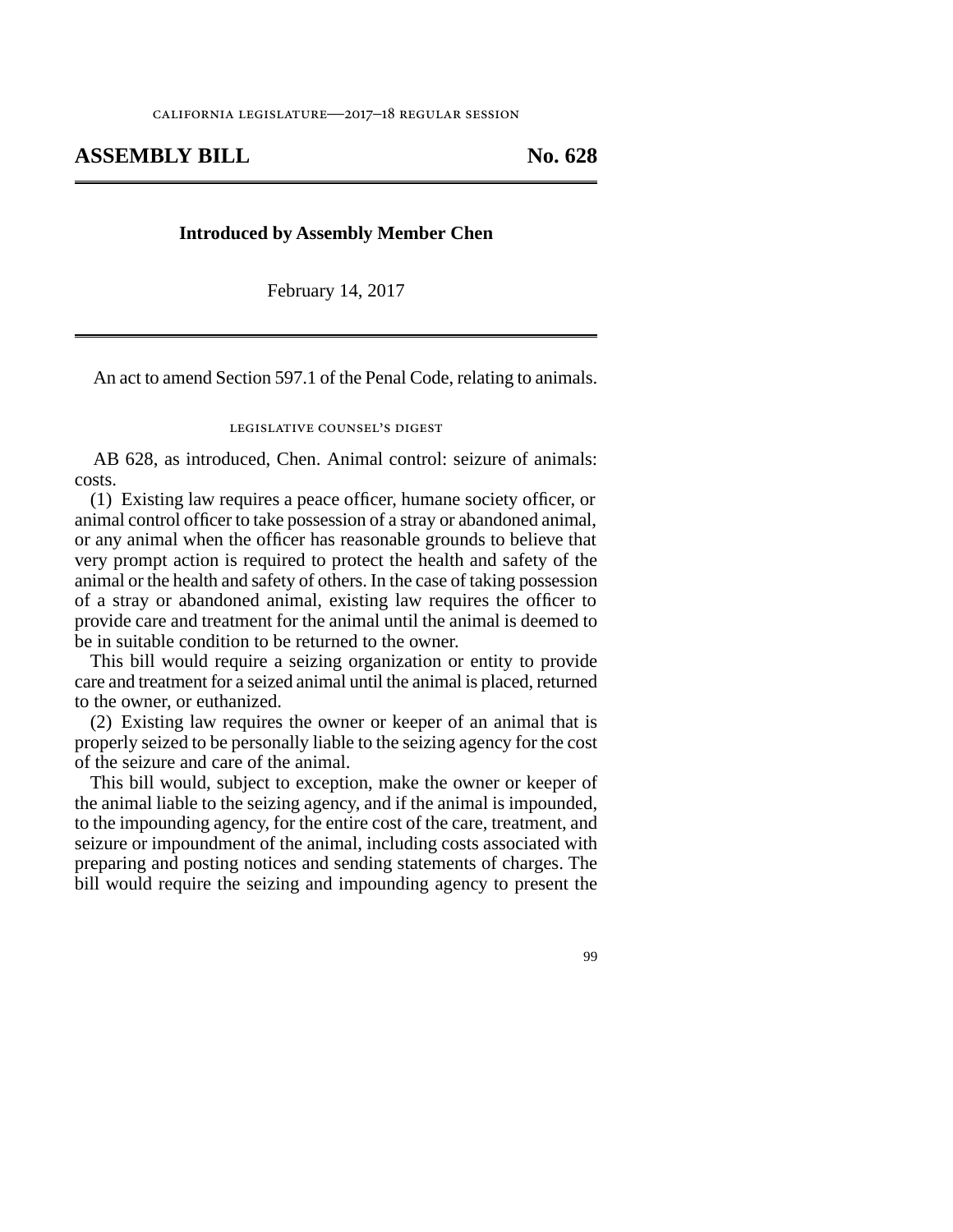owner with a statement listing all accrued charges, as provided, either at the postseizure hearing or by personal service, first-class mail, or electronic mail, as specified. By imposing new duties on local seizing and impounding agencies, this bill would impose a state-mandated local program.

(3) Existing law permits the return of an animal only when the owner can demonstrate to the satisfaction of the seizing agency or hearing officer that the owner can and will provide the necessary care for the animal.

This bill would, subject to exception, require that if the animal was seized pursuant to a search warrant that the court that issued or adjudicated the warrant give its express approval prior to the release of the animal to the owner.

(4) Existing law makes it a misdemeanor for every owner, driver, or keeper of an animal to permit the animal to be in any building, enclosure, lane, street, square, or lot of any city, county, city and county, or judicial district without proper care and attention. Existing law, in cases involving cats and dogs, allows a seizing entity or prosecuting attorney to file a petition in a criminal action to request that the court issue an order forfeiting an animal prior to the final disposition of the case.

This bill would make the above provision applicable to any animal.

The California Constitution requires the state to reimburse local agencies and school districts for certain costs mandated by the state. Statutory provisions establish procedures for making that reimbursement.

This bill would provide that no reimbursement is required by this act for a specified reason.

Vote: majority. Appropriation: no. Fiscal committee: yes. State-mandated local program: yes.

*The people of the State of California do enact as follows:*

1 SECTION 1. Section 597.1 of the Penal Code is amended to 2 read:

3 597.1. (a) (1) Every *Each* owner, driver, or keeper of any 4 animal who permits the animal to be in any building, enclosure, 5 lane, street, square, or lot of any city, county, city and county, or line 6 judicial district without proper care and attention is guilty of a 7 misdemeanor. Any peace officer, humane society officer, or animal 8 control officer shall take possession of the stray or abandoned 9 animal and shall provide care and treatment for the animal until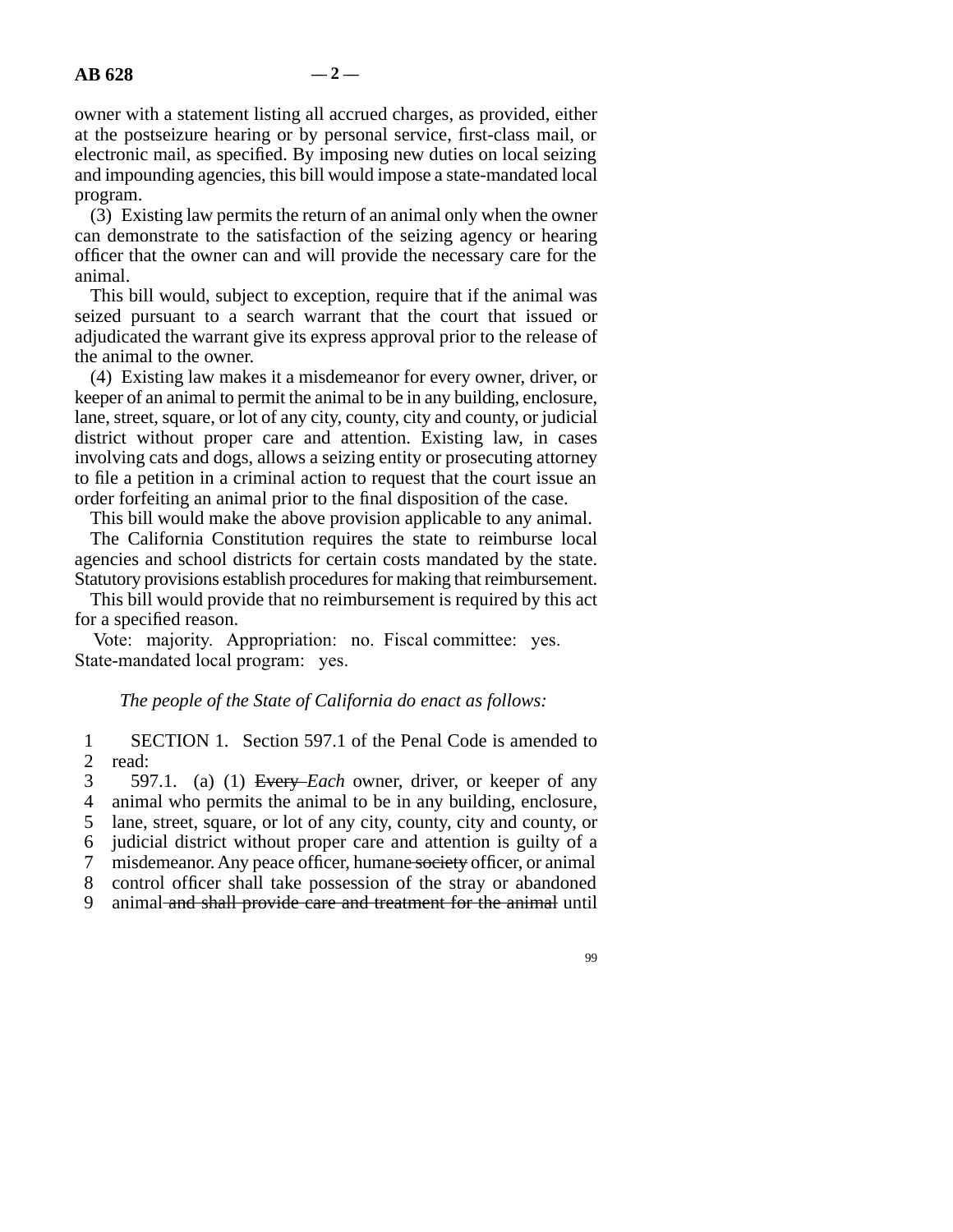line 1 the animal is deemed to be in suitable condition to be returned to 2 the owner. When the officer has reasonable grounds to believe that 3 very prompt action is required to protect the health or safety of the 4 animal or the health or safety of others, the officer shall 5 immediately seize the animal and comply with subdivision (f). In 6 all other cases, the officer shall comply with the provisions of line 7 subdivision (g). *If the animal is seized, the seizing organization* line 8 *or agency shall provide care and treatment for the animal until* line 9 *the animal is placed, returned to the owner, or euthanized.* The 10 full cost of caring for and treating any animal properly seized under 11 this subdivision or pursuant to a search warrant shall constitute a 12 lien on the animal and the animal shall not be returned to its owner 13 until the charges are paid, if the seizure is upheld pursuant to this 14 section. 15 (2) Notwithstanding any other law, if an animal control officer 16 or humane officer, when necessary to protect the health and safety 17 of a wild, stray, or abandoned animal or the health and safety of 18 others, seeks to administer a tranquilizer that contains a controlled 19 substance, as defined in Division 10 (commencing with Section

20 11000) of the Health and Safety Code, to gain control of that 21 animal, he or she may possess and administer that tranquilizer with 22 direct or indirect supervision as determined by a licensed

23 veterinarian, provided that the officer has met each of the following 24 requirements:<br>25 (A) Has rec

 $(A)$  Has received training in the administration of tranquilizers 26 from a licensed veterinarian. The training shall be approved by 27 the California Veterinary Medical Board.

28 (B) Has successfully completed the firearms component of a 29 course relating to the exercise of police powers, as set forth in 30 Section 832.

31 (C) Is authorized by his or her agency or organization to possess 32 and administer the tranquilizer in accordance with a policy 33 established by the agency or organization and approved by the 34 veterinarian who obtained the controlled substance.

35 (D) Has successfully completed the euthanasia training set forth 36 in Section 2039 of Title 16 of the California Code of Regulations. 37 (E) Has completed a state and federal fingerprinting background 38 check and does not have any drug- or alcohol-related convictions.

39 (b) Every *Each* sick, disabled, infirm, or crippled animal, except 40 a dog or cat, that is abandoned in any city, county, city and county,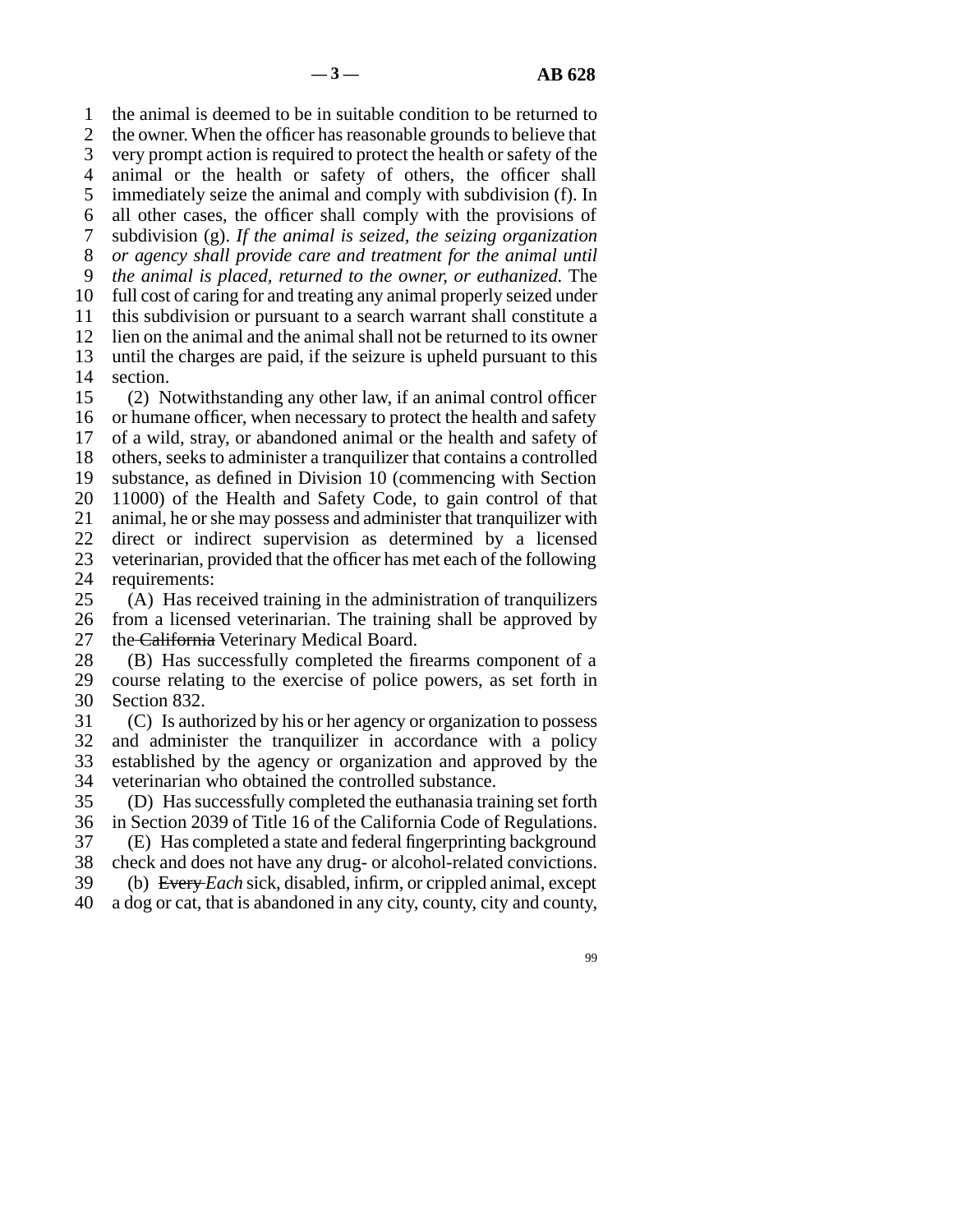line 1 or judicial district may be killed by the officer if, after a reasonable 2 search, no owner of the animal can be found. It shall be the duty<br>3 of all peace officers, humane<del> society</del> officers, and animal control of all peace officers, humane society officers, and animal control 4 officers to cause the animal to be killed or rehabilitated and placed 5 in a suitable home on information that the animal is stray or 6 abandoned. The officer may likewise take charge of any animal, line 7 including a dog or cat, that by reason of lameness, sickness, line 8 feebleness, or neglect, is unfit for the labor it is performing, or that 9 in any other manner is being cruelly treated, and provide care and 10 treatment for the animal until it is deemed to be in a suitable 11 condition to be returned to the owner. When the officer has 12 reasonable grounds to believe that very prompt action is required 13 to protect the health or safety of an animal or the health or safety 14 of others, the officer shall immediately seize the animal and comply 15 with subdivision (f). In all other cases, the officer shall comply 16 with subdivision (g). The full cost of caring for and treating any 17 animal properly seized under this subdivision or pursuant to a 18 search warrant shall constitute a lien on the animal and the animal 19 shall not be returned to its owner until the charges are paid. 20 (c) (1) Any peace officer, humane society officer, or animal

21 control officer shall convey all injured cats and dogs found without 22 their owners in a public place directly to a veterinarian known by 23 the officer to be a veterinarian who ordinarily treats dogs and cats 24 for a determination of whether the animal shall be immediately<br>25 and humanely destroyed or shall be hospitalized under proper care and humanely destroyed or shall be hospitalized under proper care 26 and given emergency treatment.

 $27$  (2) If the owner does not redeem the animal within the locally 28 prescribed waiting period, the veterinarian may personally perform 29 euthanasia on the animal. If the animal is treated and recovers from 30 its injuries, the veterinarian may keep the animal for purposes of 31 adoption, provided the responsible animal control agency has first 32 been contacted and has refused to take possession of the animal.

33 (3) Whenever any animal is transferred to a veterinarian in a 34 clinic, such as an emergency clinic that is not in continuous 35 operation, the veterinarian may, in turn, transfer the animal to an 36 appropriate facility.

37 (4) If the veterinarian determines that the animal shall be 38 hospitalized under proper care and given emergency treatment, 39 the costs of any services that are provided pending the owner's 40 inquiry to the responsible agency, department, or society shall be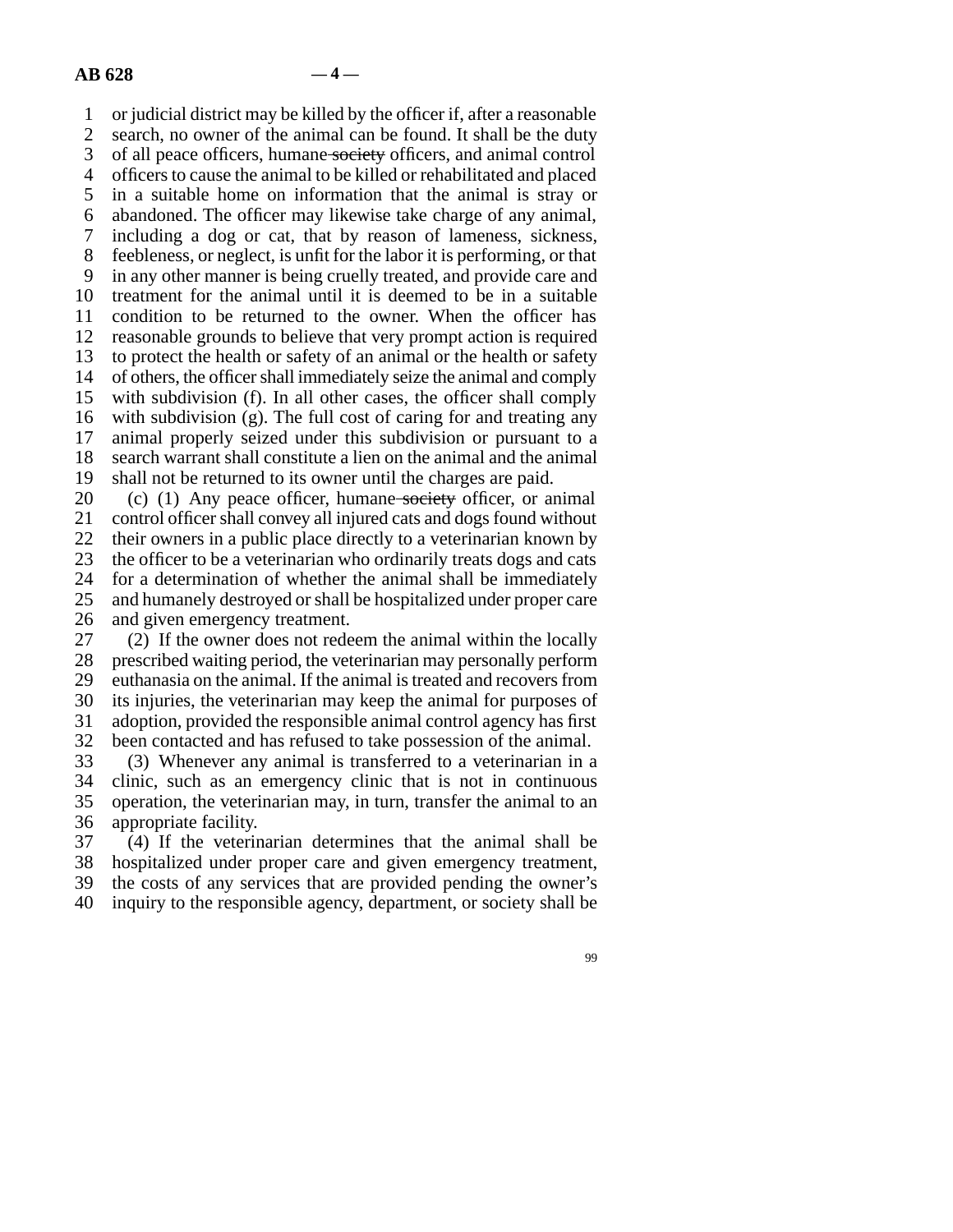line 1 paid from the dog license fees, fines, and fees for impounding dogs 2 in the city, county, or city and county in which the animal was 3 licensed or, if the animal is unlicensed, shall be paid by the 4 jurisdiction in which the animal was found, subject to the provision 5 that this cost be repaid by the animal's owner. The full cost of line 6 caring for and treating any animal seized under this subdivision line 7 shall constitute a lien on the animal and the animal shall not be 8 returned to the owner until the charges are paid. No veterinarian 9 shall be criminally or civilly liable for any decision that he or she 10 makes or for services that he or she provides pursuant to this 11 subdivision.

12 (d) An animal control agency that takes possession of an animal 13 pursuant to subdivision (c) shall keep records of the whereabouts 14 of the animal from the time of possession to the end of the animal's 15 impoundment, and those records shall be available for inspection 16 by the public upon request for three years after the date the animal's 17 impoundment ended.

18 (e) Notwithstanding any other provision of this section, any 19 peace officer, humane society officer, or any animal control officer 20 may, with the approval of his or her immediate superior, humanely 21 destroy any stray or abandoned animal in the field in any case 22 where the animal is too severely injured to move or where a<br>23 veterinarian is not available and it would be more humane to veterinarian is not available and it would be more humane to 24 euthanize the animal.<br>25 (f) Whenever an of

(f) Whenever an officer authorized under this section seizes or 26 impounds an animal based on a reasonable belief that prompt action 27 is required to protect the health or safety of the animal or the health 28 or safety of others, the officer shall, prior to the commencement 29 of any criminal proceedings authorized by this section, provide 30 the owner or keeper of the animal, if known or ascertainable after 31 reasonable investigation, with the opportunity for a postseizure 32 hearing to determine the validity of the seizure or impoundment, 33 or both.

34 (1) The agency shall cause a notice to be affixed to a 35 conspicuous place where the animal was situated or personally 36 deliver a notice of the seizure or impoundment, or both, to the 37 owner or keeper within 48 hours, excluding weekends and holidays. 38 The notice shall include all of the following:

39 (A) The name, business address, and telephone number of the 40 officer providing the notice.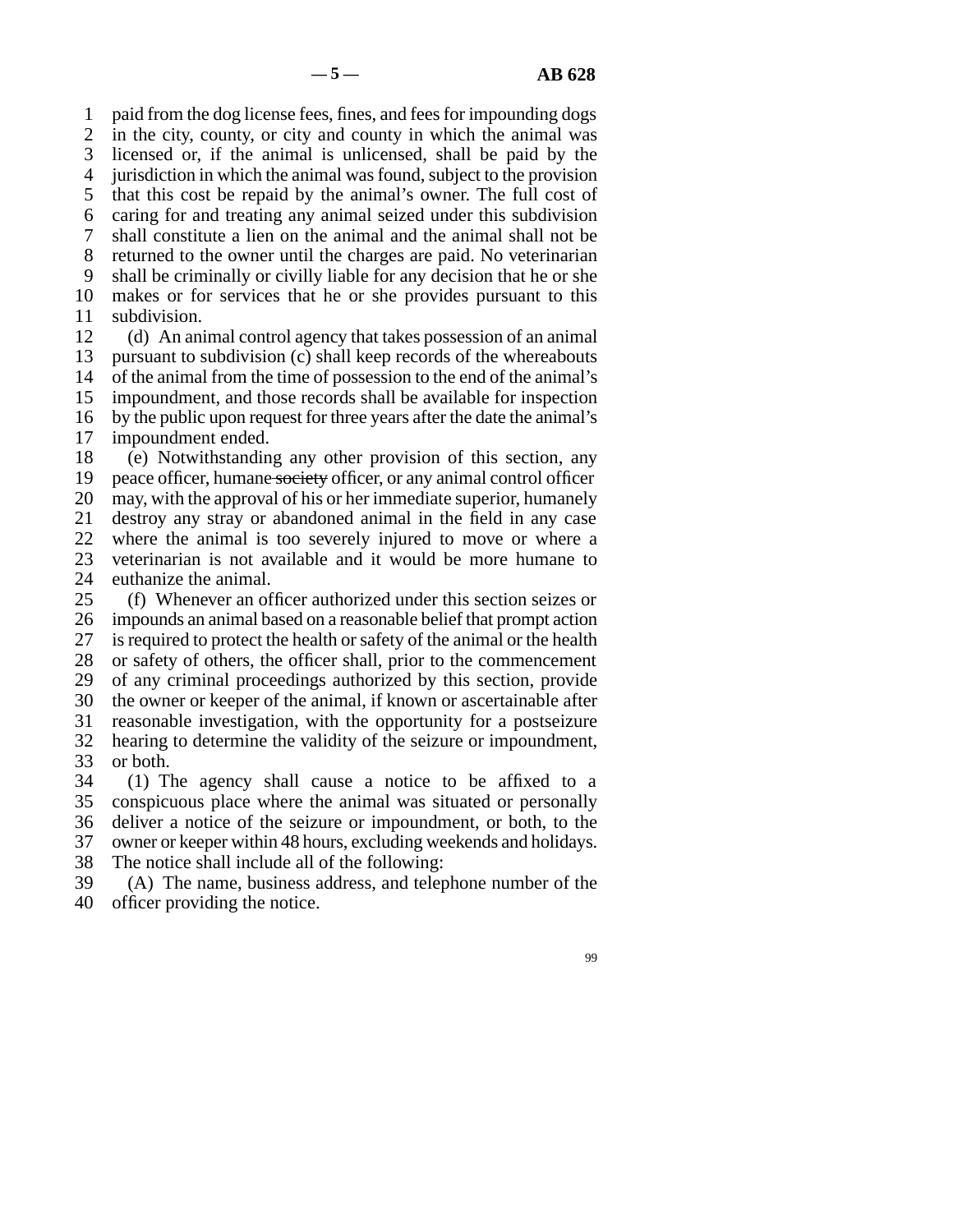line 1 (B) A description of the animal seized, including any 2 identification upon the animal.<br>3  $\left($ C) The authority and purpos

(C) The authority and purpose for the seizure or impoundment, line 4 including the time, place, and circumstances under which the 5 animal was seized.

 $\delta$  (D) A statement that, in order to receive a postseizure hearing, 7 the owner or person authorized to keep the animal, or his or her 8 agent, shall request the hearing by signing and returning an 9 enclosed declaration of ownership or right to keep the animal to 10 the agency providing the notice within 10 days, including weekends 11 and holidays, of the date of the notice. The declaration may be 12 returned by personal delivery or mail.

13 (E) A statement that the full cost of caring for and treating any 14 animal properly seized under this section is a lien on the animal 15 and that the animal shall not be returned to the owner until the 16 charges are paid, and that failure to request or to attend a scheduled 17 hearing shall result in liability for this cost.

18 (2) The postseizure hearing shall be conducted within 48 hours 19 of the request, excluding weekends and holidays. The seizing 20 agency may authorize its own officer or employee to conduct the 21 hearing if the hearing officer is not the same person who directed 22 the seizure or impoundment of the animal and is not junior in rank 23 to that person. The agency may utilize the services of a hearing 24 officer from outside the agency for the purposes of complying with<br>25 this section. this section.

26 (3) Failure of the owner or keeper, or of his or her agent, to request or to attend a scheduled hearing shall result in a forfeiture request or to attend a scheduled hearing shall result in a forfeiture 28 of any right to a postseizure hearing or right to challenge his or 29 her liability for costs incurred.

30 (4) The agency, department, or society employing the person 31 who directed the seizure shall be responsible for the costs incurred 32 for caring and treating the animal, if it is determined in the 33 postseizure hearing that the seizing officer did not have reasonable 34 grounds to believe very prompt action, including seizure of the 35 animal, was required to protect the health or safety of the animal 36 or the health or safety of others. If it is determined the seizure was 37 justified, the owner or keeper shall be personally liable to the line 38 seizing agency for the full cost of the seizure and care *seizure,* 39 *care, and treatment* of the animal. The charges for the seizure and line 40 care *seizure, care, and treatment* of the animal shall be a lien on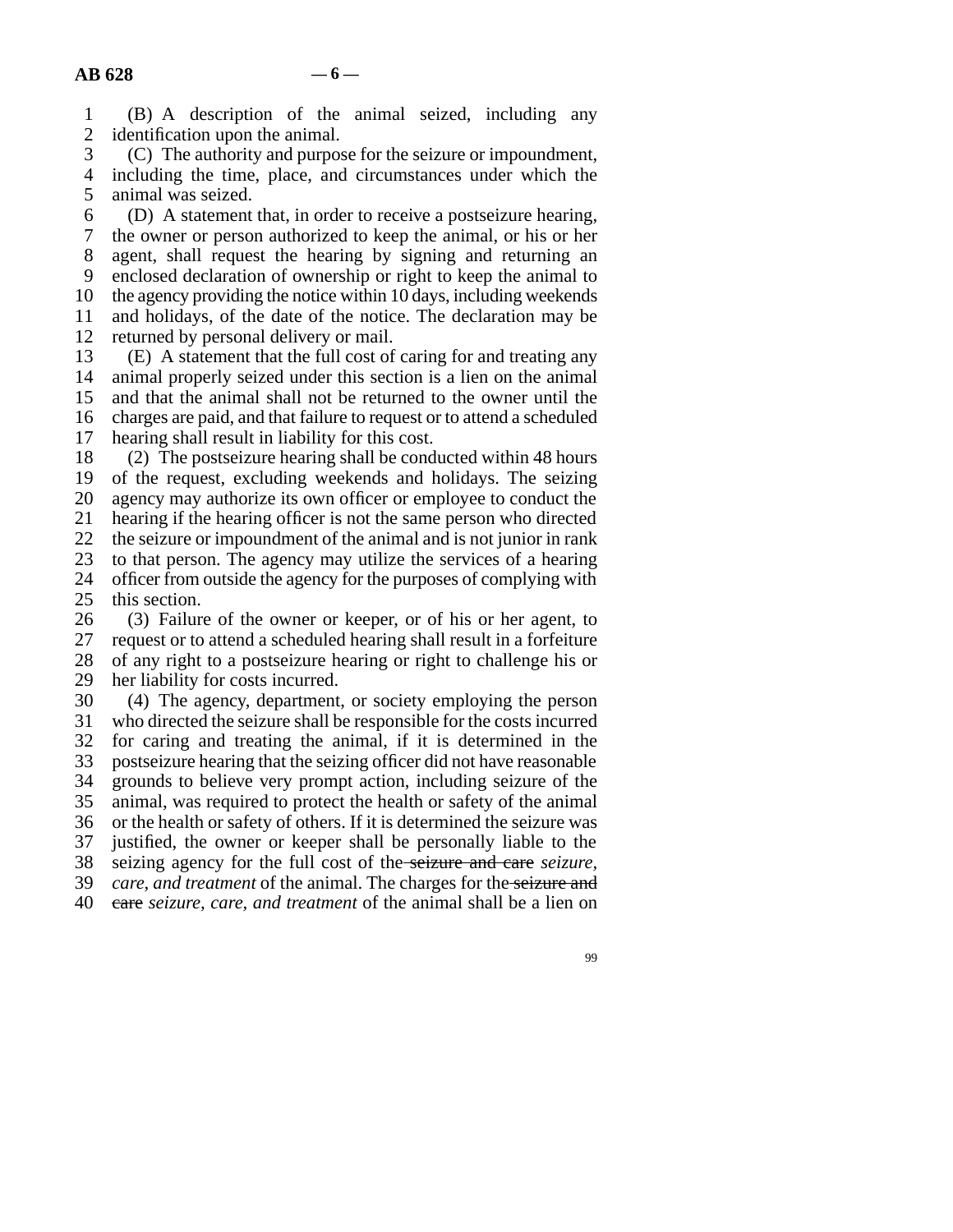line 1 the animal. The animal shall not be returned to its owner until the

2 charges are paid and the owner demonstrates to the satisfaction of

3 the seizing agency or the hearing officer that the owner can and 4 will provide the necessary care for the animal.

 line 5 (g) Where the need for immediate seizure is not present and line 6 prior to the commencement of any criminal proceedings authorized 7 by this section, the agency shall provide the owner or keeper of 8 the animal, if known or ascertainable after reasonable investigation, line 9 with the opportunity for a hearing prior to any seizure or 10 impoundment of the animal. The owner shall produce the animal 11 at the time of the hearing unless, prior to the hearing, the owner 12 has made arrangements with the agency to view the animal upon 13 request of the agency, or unless the owner can provide verification<br>14 that the animal was humanely destroved. Any person who willfully that the animal was humanely destroyed. Any person who willfully 15 fails to produce the animal or provide the verification is guilty of 16 an infraction, punishable by a fine of not less than two hundred 17 fifty dollars (\$250) nor more than one thousand dollars (\$1,000).

18 (1) The agency shall cause a notice to be affixed to a 19 conspicuous place where the animal was situated or personally 20 deliver a notice stating the grounds for believing the animal should 21 be seized under subdivision (a) or (b). The notice shall include all 22 of the following:<br>23  $(A)$  The name

23 (A) The name, business address, and telephone number of the officer providing the notice. 24 officer providing the notice.<br>25 (B) A description of the

 $\Delta$  (B) A description of the animal to be seized, including any 26 identification upon the animal.

27 (C) The authority and purpose for the possible seizure or 28 impoundment.

29  $\langle D \rangle$  A statement that, in order to receive a hearing prior to any 30 seizure, the owner or person authorized to keep the animal, or his

31 or her agent, shall request the hearing by signing and returning the

32 enclosed declaration of ownership or right to keep the animal to

33 the officer providing the notice within two days, excluding 34 weekends and holidays, of the date of the notice.

35 (E) A statement that the cost of caring for and treating any 36 animal properly seized under this section is a lien on the animal, 37 that any animal seized shall not be returned to the owner until the 38 charges are paid, and that failure to request or to attend a scheduled

39 hearing shall result in a conclusive determination that the animal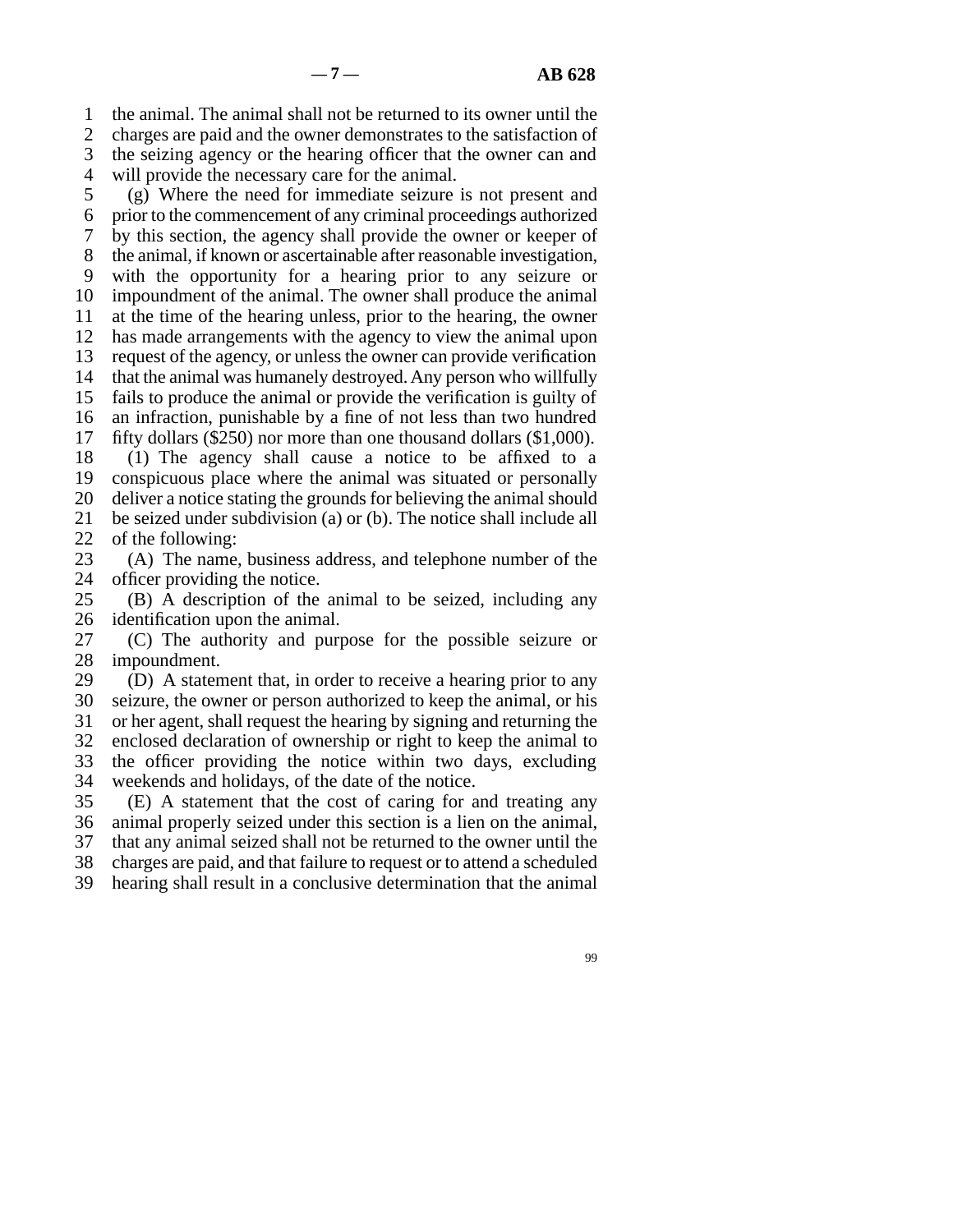line 1 may properly be seized and that the owner shall be liable for the 2 charges.<br>3  $(2)$  Th (2) The preseizure hearing shall be conducted within  $48$  hours, line 4 excluding weekends and holidays, after receipt of the request. The 5 seizing agency may authorize its own officer or employee to line 6 conduct the hearing if the hearing officer is not the same person line 7 who requests the seizure or impoundment of the animal and is not 8 junior in rank to that person. The agency may utilize the services 9 of a hearing officer from outside the agency for the purposes of 10 complying with this section.

 line 11 (3) Failure of the owner or keeper, or his or her agent, to request 12 or to attend a scheduled hearing shall result in a forfeiture of any 13 right to a preseizure hearing or right to challenge his or her liability 14 for costs incurred pursuant to this section.

 $15$  (4) The hearing officer, after the hearing, may affirm or deny 16 the owner's or keeper's right to custody of the animal and, if 17 reasonable grounds are established, may order the seizure or 18 impoundment of the animal for care and treatment.

 line 19 *(h) (1) If any animal is properly seized or impounded, or both seized and impounded, under this section or pursuant to a search warrant, the owner or keeper shall be personally liable to the seizing agency or impounding agency, or both the seizing agency and the impounding agency, for all costs of the seizure or impoundment, or both the seizure and impoundment, and care and*<br>25 *treatment of the animal, including all costs associated with the* treatment of the animal, including all costs associated with the

26 *preparation and posting of notices and sending of statements of*<br>27 *charges in accordance with this section*.

27 *charges in accordance with this section.*<br>28 <del>(h) If any</del>

28 (h) If any<br>29 (2)  $An \text{ ani}$ 

 line 29 *(2) An* animal is properly *lawfully* seized under *pursuant to* this 30 section or pursuant to a search warrant, the owner or keeper line 31 *warrant* shall be personally liable *deemed* to the seizing agency 32 for the cost *be abandoned and may be disposed* of the seizure and 33 eare of the animal. Further, by the seizing agency if the charges 34 for the seizure or impoundment and any other charges permitted 35 under this section are not paid within 14 days of *service of* the line 36 seizure, *notice of charges,* or if the owner, within 14 days of notice 37 of availability of the animal to be returned, fails to pay charges 38 permitted under this section and take possession of the animal, line 39 *animal. An animal properly seized under this section or pursuant* line 40 *to a search warrant shall not be returned to its owner until* the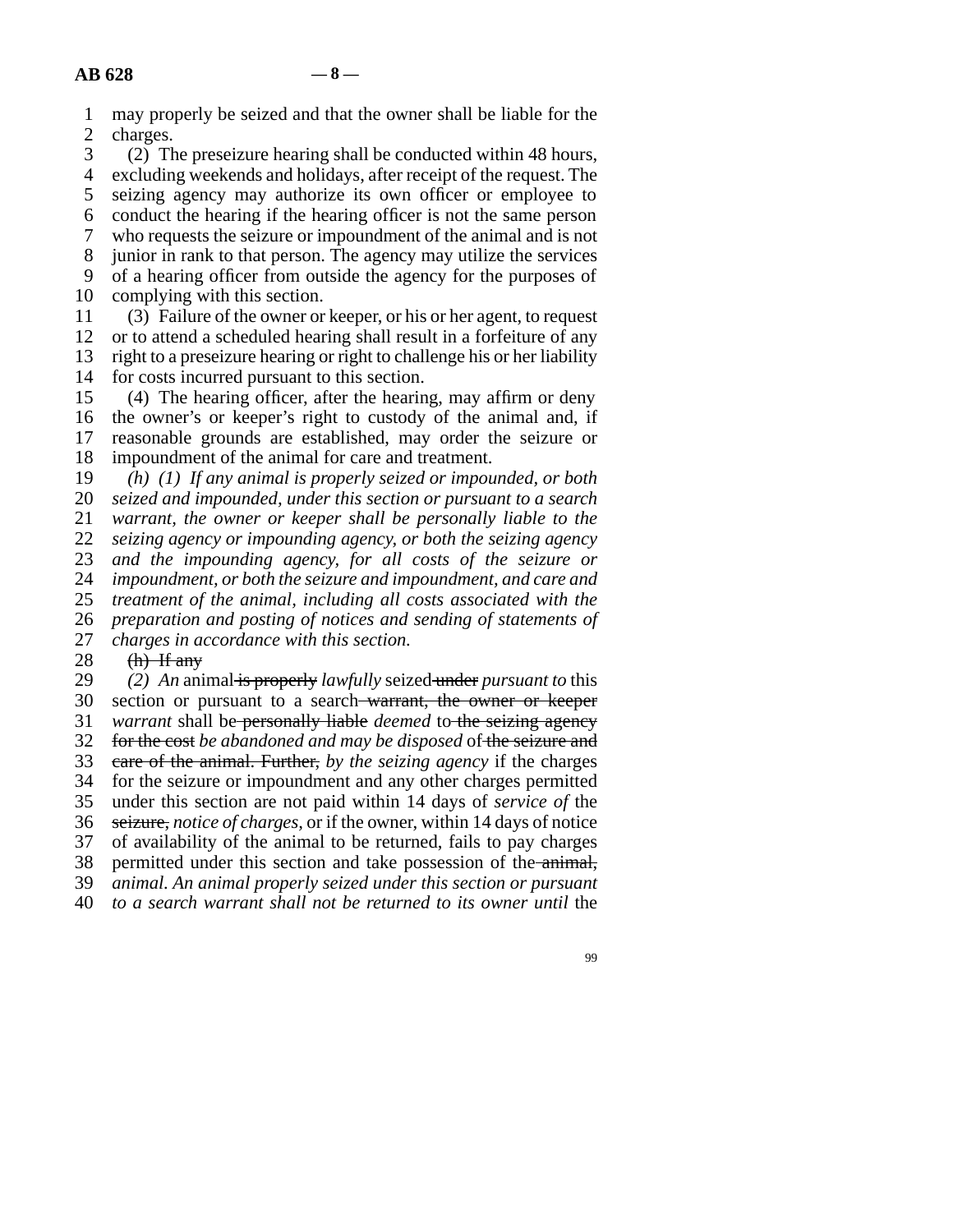line 1 *owner can demonstrate to the satisfaction of the seizing agency* 2 *or hearing officer that the owner can and will provide the*  line 3 *necessary care for the animal. If the* animal *was seized pursuant* line 4 *to a search warrant, express approval of the court that issued the* line 5 *warrant or adjudicated the matter* shall be deemed *obtained prior* line 6 to have been abandoned and may be disposed *the release* of by 7 the seizing agency. *animal*. line 8 *(3) Notice of charges for the seizure, impoundment, care, and*

 line 9 *treatment of the animal pursuant to this section shall be executed* 10 *as follows:* 

 line 11 *(A) (i) If the animal is seized or impounded pursuant to subdivision (f), a statement listing all charges that have accrued from the time of an animal's seizure or impoundment shall be presented to the owner or keeper at the time of the postseizure hearing. If no postseizure hearing is held, the statement of charges shall be presented to the owner or keeper via personal service, first-class mail, or electronic mail within two calendar days of the expiration of the 10-day period during which an owner or keeper may request a hearing specified in subparagraph (D) of paragraph*  $(1)$  of subdivision (f). *(ii)* If the animal is seized or impounded following the issuance *of a preseizure notice pursuant to subdivision (g), a statement listing all charges shall be presented to the owner or keeper via* 

24 *personal service, first-class mail, or electronic mail no later than*<br>25 *five calendar days after the date the animal is seized or impounded.* five calendar days after the date the animal is seized or impounded.

*(iii)* If the animal is seized pursuant to a search warrant, a *statement listing all charges shall be presented to the owner or keeper via personal service, first-class mail, or electronic mail no later than five calendar days after the date the animal is seized or impounded.* 

 line 31 *(B) If the charges are paid and the animal remains impounded,* line 32 *the impounding agency shall continue to present statements of* 33 *charges to the owner or keeper on an ongoing basis via personal* 34 *service, first-class mail, or electronic mail. The statements shall*  line 35 *list all new charges that have accrued during the time of* 36 *impoundment since the last statement was sent or delivered. The*  line 37 *time period for delivery or mailing the subsequent statements shall* 38 *be at least 14 days from the date of the last statement, but shall* 

39 *not exceed 21 days from the date the last statement was presented.*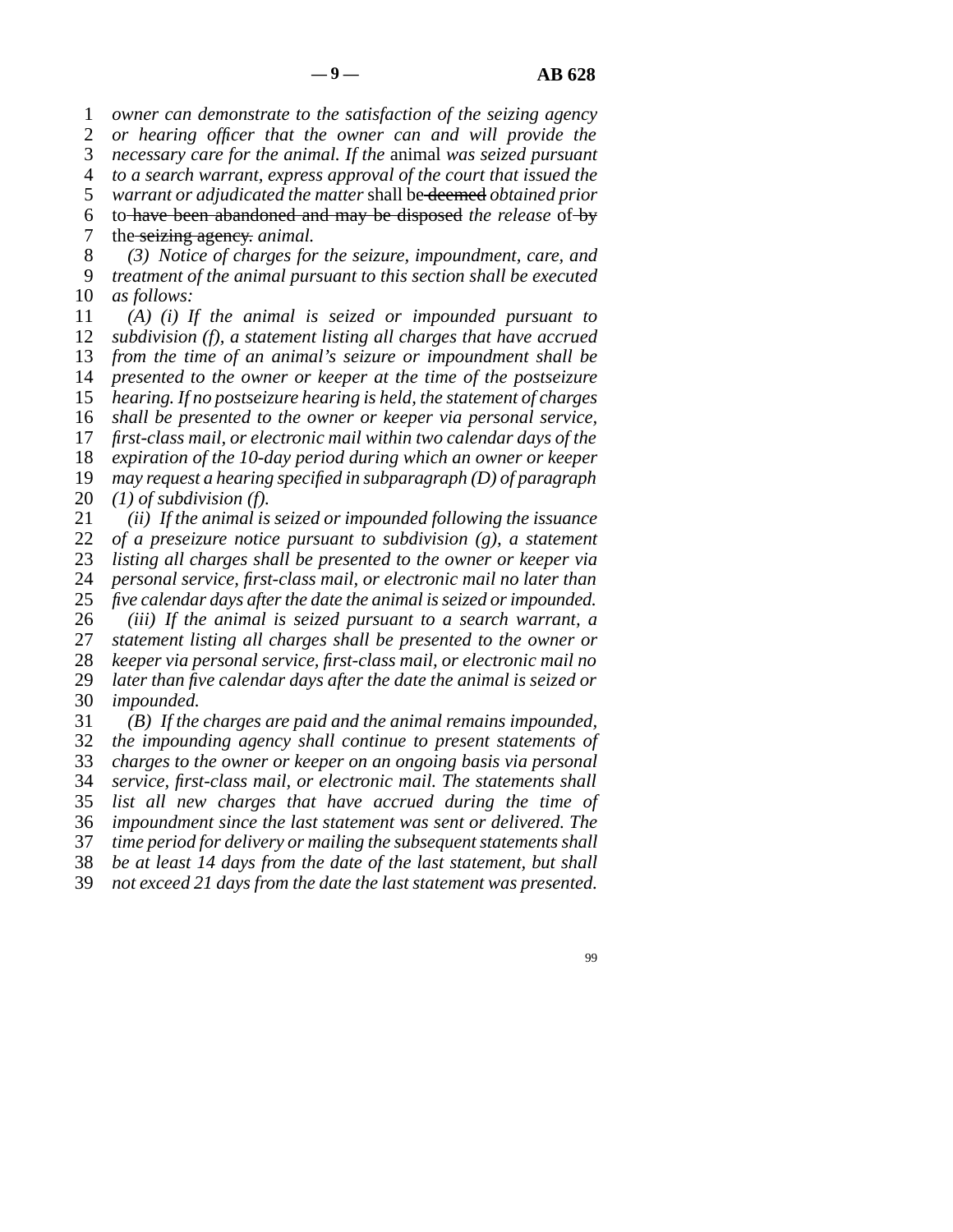line 1 *(C) The statement of charges specified in subparagraph (A) and* 2 any subsequent statements specified in subparagraph (B) shall<br>3 include a notice that the animal will be deemed abandoned if include a notice that the animal will be deemed abandoned if line 4 *charges are not paid within 14 days of service, and that payment* 5 of fees does not guarantee the release of the animal, but does allow line 6 *the owner or keeper to retain an ownership interest in the animal.* 7 (i) If the animal requires veterinary care and the humane society 8 or public agency is not assured, within 14 days of the seizure of 9 the animal, that the owner will provide the necessary care, the 10 animal shall not be returned to its owner and shall be deemed to 11 have been abandoned and may be disposed of by the seizing 12 agency. A veterinarian may humanely destroy an impounded 13 animal without regard to the prescribed holding period when it has 14 been determined that the animal has incurred severe injuries or is 15 incurably crippled. A veterinarian also may immediately humanely 16 destroy an impounded animal afflicted with a serious contagious 17 disease unless the owner or his or her agent immediately authorizes<br>18 treatment of the animal by a veterinarian at the expense of the treatment of the animal by a veterinarian at the expense of the 19 owner or agent. 20 (j) No *An* animal properly seized under this section or pursuant 21 to a search warrant shall *not* be returned to its owner until the 22 owner can demonstrate to the satisfaction of the seizing agency or 23 hearing officer that the owner can and will provide the necessary 24 care for the animal. *If the animal was seized pursuant to a search*<br>25 warrant, express approval of the court that issued the warrant or warrant, express approval of the court that issued the warrant or 26 *adjudicated the matter shall be obtained prior to the release of* 27 *the animal.* 28 (k) (1) In the case of cats and dogs, prior *Prior* to the final 29 disposition of any criminal charges, the seizing agency or 30 prosecuting attorney may file a petition in a criminal action 31 requesting that, prior to that final disposition, the court issue an 32 order forfeiting the animal to the city, county, or seizing agency.

33 The petitioner shall serve a true copy of the petition upon the 34 defendant and the prosecuting attorney.

35 (2) Upon receipt of the petition, the court shall set a hearing on 36 the petition. The hearing shall be conducted within 14 days after 37 the filing of the petition, or as soon as practicable.

38 (3) The petitioner shall have the burden of establishing beyond

- 39 a reasonable doubt that, even in the event of an acquittal of the
- 40 criminal charges, the owner will not legally be permitted to retain
	- 99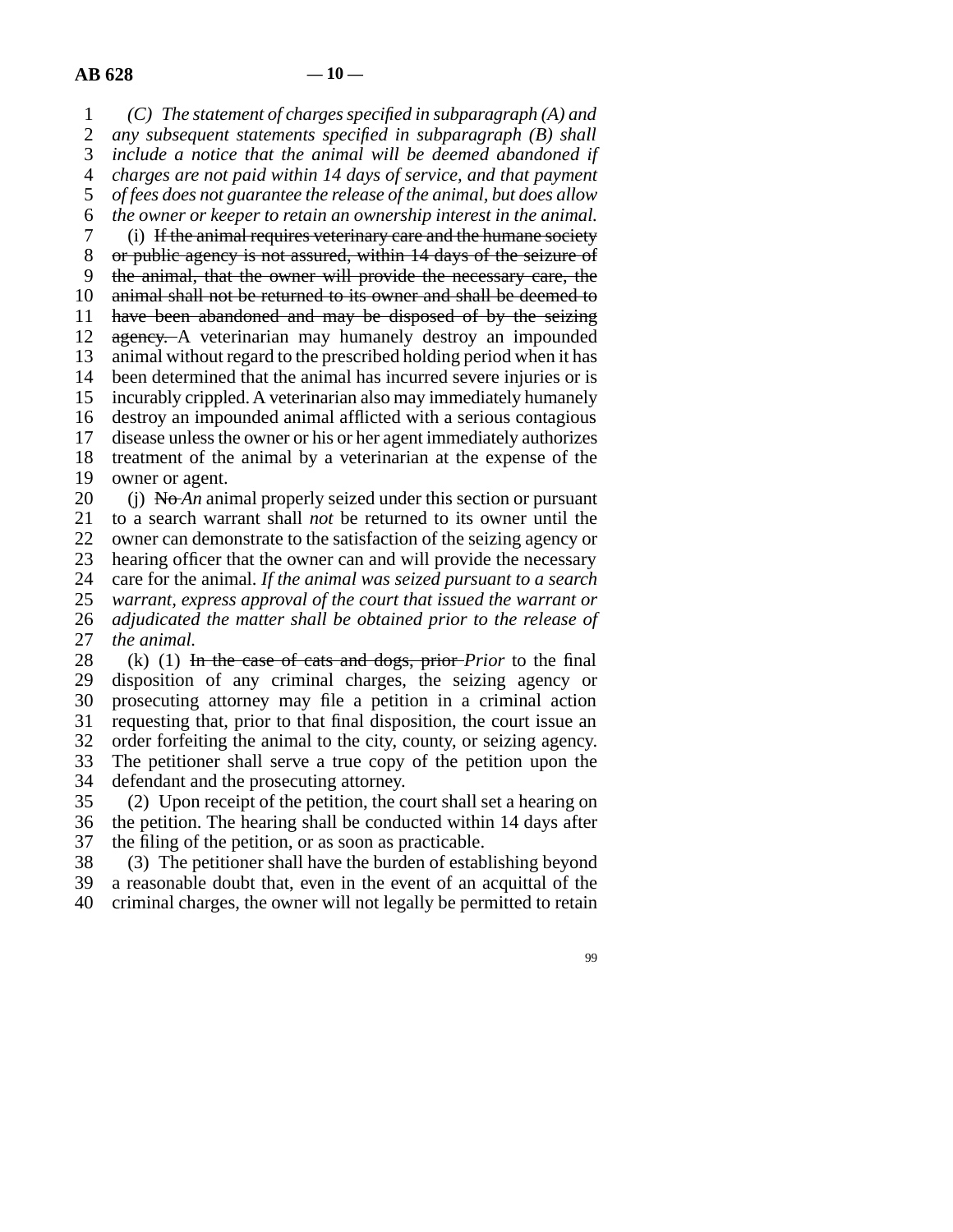line 1 the animal in question. If the court finds that the petitioner has met 2 its burden, the court shall order the immediate forfeiture of the

3 animal as sought by the petition.

 line 4 (4) Nothing in this subdivision is intended to *This section does* line 5 *not* authorize a seizing agency or prosecuting attorney to file a line 6 petition to determine an owner's ability to legally retain an animal line 7 pursuant to paragraph (3) of subdivision (*l*) if a petition has 8 previously been filed pursuant to this subdivision.

9 (*l*) (1) Upon the conviction of a person charged with a violation 10 of this section, or Section 597 or 597a, all animals lawfully seized 11 and impounded with respect to the violation shall be adjudged by 12 the court to be forfeited and shall thereupon be transferred to the 13 impounding officer or appropriate public entity for proper adoption 14 or other disposition. A person convicted of a violation of this 15 section shall be personally liable to the seizing agency for all costs 16 of impoundment from the time of seizure to the time of proper 17 disposition. Upon conviction, the court shall order the convicted 18 person to make payment to the appropriate public entity for the 19 costs incurred in the housing, care, feeding, and treatment of the 20 seized or impounded animals. Each person convicted in connection 21 with a particular animal may be held jointly and severally liable 22 for restitution for that particular animal. The payment shall be in 23 addition to any other fine or sentence ordered by the court.

24 (2) The court may also order, as a condition of probation, that 25 the convicted person be prohibited from owning, possessing, caring the convicted person be prohibited from owning, possessing, caring 26 for, or residing with, animals of any kind, and require the convicted 27 person to immediately deliver all animals in his or her possession 28 to a designated public entity for adoption or other lawful disposition 29 or provide proof to the court that the person no longer has 30 possession, care, or control of any animals. In the event of the 31 acquittal or final discharge without conviction of the person 32 charged, if the animal is still impounded, the animal has not been 33 previously deemed abandoned pursuant to subdivision (h), the 34 court has not ordered that the animal be forfeited pursuant to 35 subdivision (k), the court shall, on demand, direct the release of 36 seized or impounded animals to the defendant upon a showing of 37 proof of ownership.

38 (3) Any questions regarding ownership shall be determined in 39 a separate hearing by the court where the criminal case was finally

40 adjudicated and the court shall hear testimony from any persons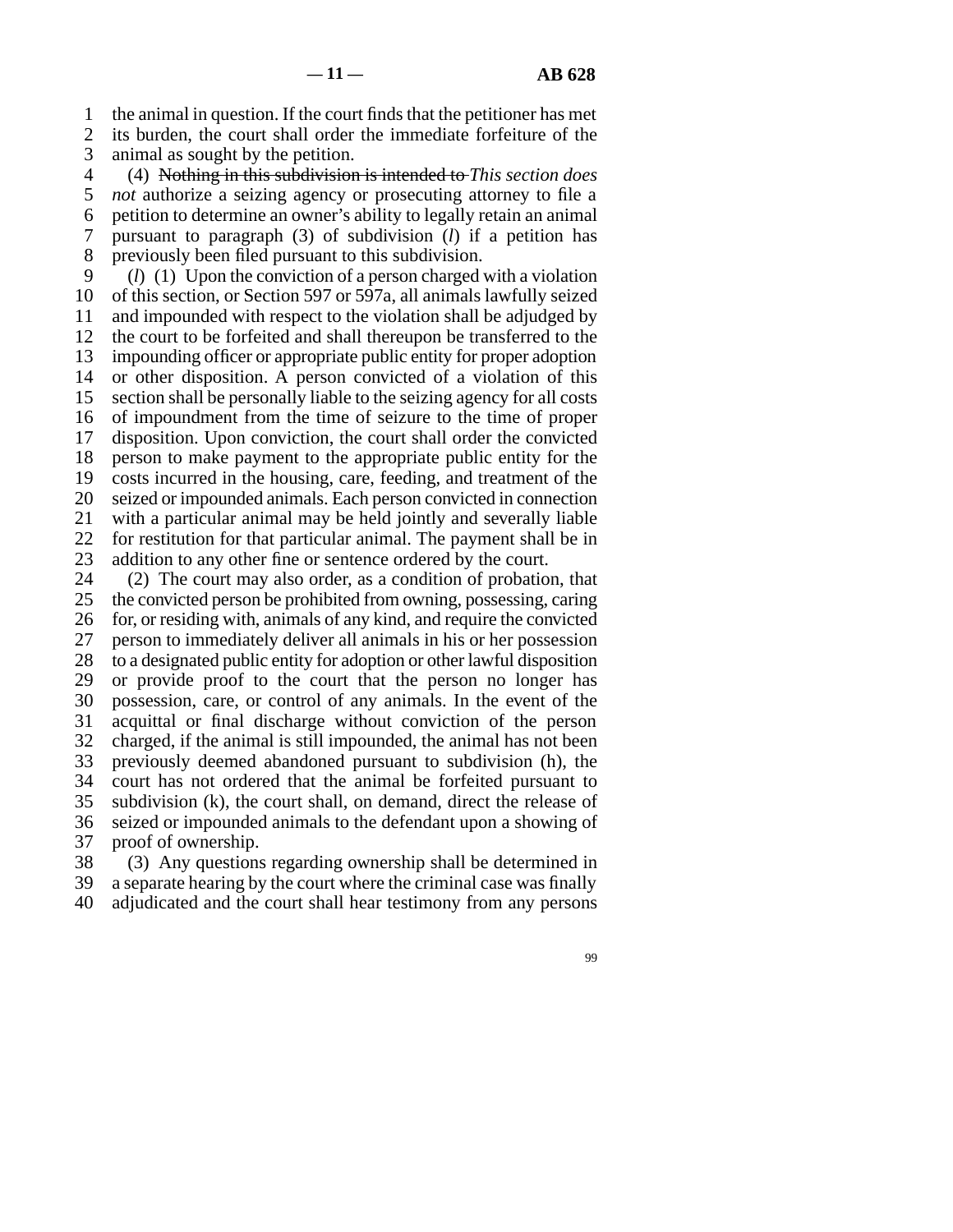line 1 who may assist the court in determining ownership of the animal.

2 If the owner is determined to be unknown or the owner is prohibited or unable to retain possession of the animals for any prohibited or unable to retain possession of the animals for any

4 reason, the court shall order the animals to be released to the

5 appropriate public entity for adoption or other lawful disposition.

line 6 This section is not intended to cause the release of any animal,

line 7 bird, reptile, amphibian, or fish seized or impounded pursuant to

8 any other statute, ordinance, or municipal regulation. This section

line 9 shall not prohibit the seizure or impoundment of animals as

10 evidence as provided for under any other provision of law.

11 (*m)* If the prosecutor's office with jurisdiction decides not to *file criminal charges based on the seizure or impoundment of the animal, the prosecutor's office shall inform the seizing or impounding agency of that fact promptly. If the animal is still impounded, and the animal has not been previously deemed abandoned pursuant to subdivision (h), the seizing or impounding agency shall, notwithstanding subdivision (j), release the seized or impounded animal to the owner upon a showing of proof of ownership.* 

 $20 \quad (m)$ 

21  $(n)$  It shall be the duty of all peace officers, humane society 22 officers, and animal control officers to use all currently acceptable 23 methods of identification, both electronic and otherwise, to 24 determine the lawful owner or caretaker of any seized or 25 impounded animal. It shall also be their duty to make reasonable impounded animal. It shall also be their duty to make reasonable 26 efforts to notify the owner or caretaker of the whereabouts of the 27 animal and any procedures available for the lawful recovery of the 28 animal and, upon the owner's and caretaker's initiation of recovery 29 procedures, retain custody of the animal for a reasonable period 30 of time to allow for completion of the recovery process. Efforts to 31 locate or contact the owner or caretaker and communications with 32 persons claiming to be the owner or caretaker shall be recorded 33 and maintained and be made available for public inspection.

34 SEC. 2. No reimbursement is required by this act pursuant to

35 Section 6 of Article XIIIB of the California Constitution because 36 a local agency or school district has the authority to levy service 37 charges, fees, or assessments sufficient to pay for the program or